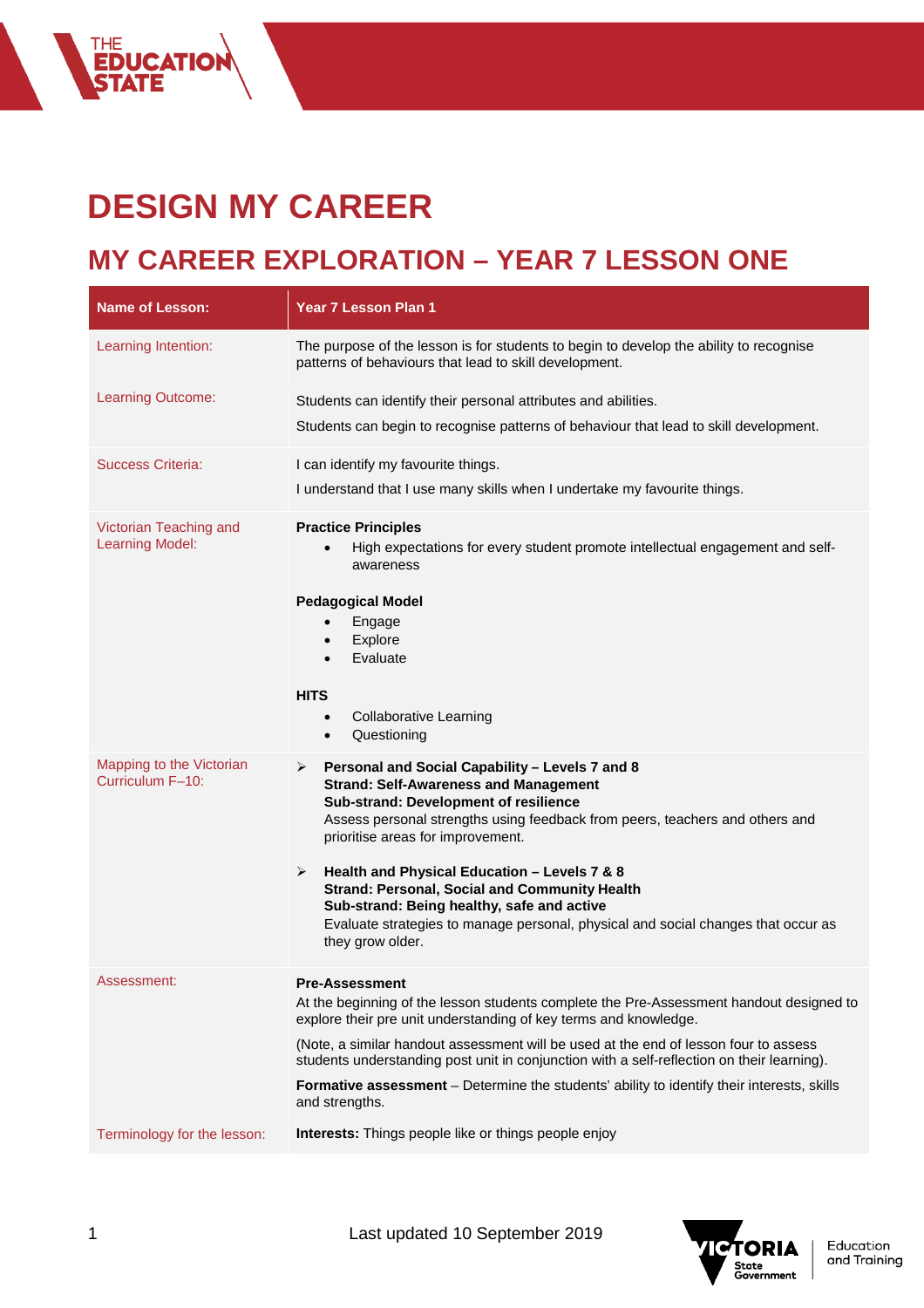| THE<br><b>EDUCATION<br/>ȘTATE</b> |                                                                                                                                                                                                    |
|-----------------------------------|----------------------------------------------------------------------------------------------------------------------------------------------------------------------------------------------------|
|                                   |                                                                                                                                                                                                    |
|                                   | <b>Personal attributes:</b> The things that make people unique, the characteristics that make up<br>people's personality e.g. funny, kind, motivated                                               |
|                                   | <b>Skill:</b> An ability to perform a mental or physical activity which may be developed by training<br>or practice. A simplified version of this definition may be simply 'something you can do'. |
|                                   | <b>Strengths:</b> Strengths can include things people:                                                                                                                                             |
|                                   | like about themselves (personal attributes)<br>$\bullet$<br>are interested in (interests/hobbies)                                                                                                  |

• can do well (skills)

|                                     | Call UU WEII (SNIIIS)                                                                                                                                                                                                                                                                                                                                                                                                                                                                                                                                                                                                                                                                                                                                                                                                                                                                                                                                                |
|-------------------------------------|----------------------------------------------------------------------------------------------------------------------------------------------------------------------------------------------------------------------------------------------------------------------------------------------------------------------------------------------------------------------------------------------------------------------------------------------------------------------------------------------------------------------------------------------------------------------------------------------------------------------------------------------------------------------------------------------------------------------------------------------------------------------------------------------------------------------------------------------------------------------------------------------------------------------------------------------------------------------|
| Prior<br>Knowledge/concepts/skills: | None                                                                                                                                                                                                                                                                                                                                                                                                                                                                                                                                                                                                                                                                                                                                                                                                                                                                                                                                                                 |
| Equipment/Resources<br>required:    | Pre-Assessment handout<br>$\bullet$<br>My Favourite Things handout<br>$\bullet$<br><b>White Board</b><br>$\bullet$                                                                                                                                                                                                                                                                                                                                                                                                                                                                                                                                                                                                                                                                                                                                                                                                                                                   |
| <b>Lesson Duration:</b>             | 1 lesson period                                                                                                                                                                                                                                                                                                                                                                                                                                                                                                                                                                                                                                                                                                                                                                                                                                                                                                                                                      |
| <b>Lesson Description:</b>          | <b>Activity One</b><br>Introduce students to 'My Favourite Things' handout and explain that today students will<br>explore who they are and what they can do. Ask students to write as many favourite things<br>as they can (circle 1). Make sure students understand the following:<br>there are no bad or good activities, only the ones they enjoy<br>the activities do not need to be related to school<br>they do not need to list all 12 activities<br>$\bullet$<br>Each section should be completed one at a time and students should not move onto the<br>next section unless the prior one has been completed. The handout should be completed<br>as follows:<br>a) How long since you last did the activity? (circle 2)<br>Does it usually cost money or is it free (\$ or F or both)? (circle 3)<br>b)<br>Is it usually planned or spontaneous (P or S or both)? (circle 4)<br>C)<br>Do you do it alone or with others (A or O or both)? (circle 5)<br>d) |
|                                     | <b>Activity Two</b><br>Once students have completed the circle, ask them to search for any patterns they may<br>see. This could be done independently or with a partner. Questions to prompt students<br>could include:<br>Have you done things recently or has it been awhile?<br>$\bullet$<br>Do you tend to do most things alone or with someone else or both?<br>$\bullet$<br>What did you already know about yourself?<br>$\bullet$<br>Has anything surprised you?<br>What have you learned?<br><b>Activity Three</b><br>As a class, ask for a volunteer to share one of their favourite things and then as a class<br>brainstorm what the person needs to do to undertake their favourite thing (e.g. if the                                                                                                                                                                                                                                                   |

brainstorm what the person needs to do to undertake their favourite thing (e.g. if the favourite thing is bike riding the students could say, they need to balance, be coordinated, be fit, attention to detail, multi-skill).

This may involve prompting students to explore step-by-step everything that is involved in undertaking the activity. Questions to prompt could include:

• What did you actually do when..?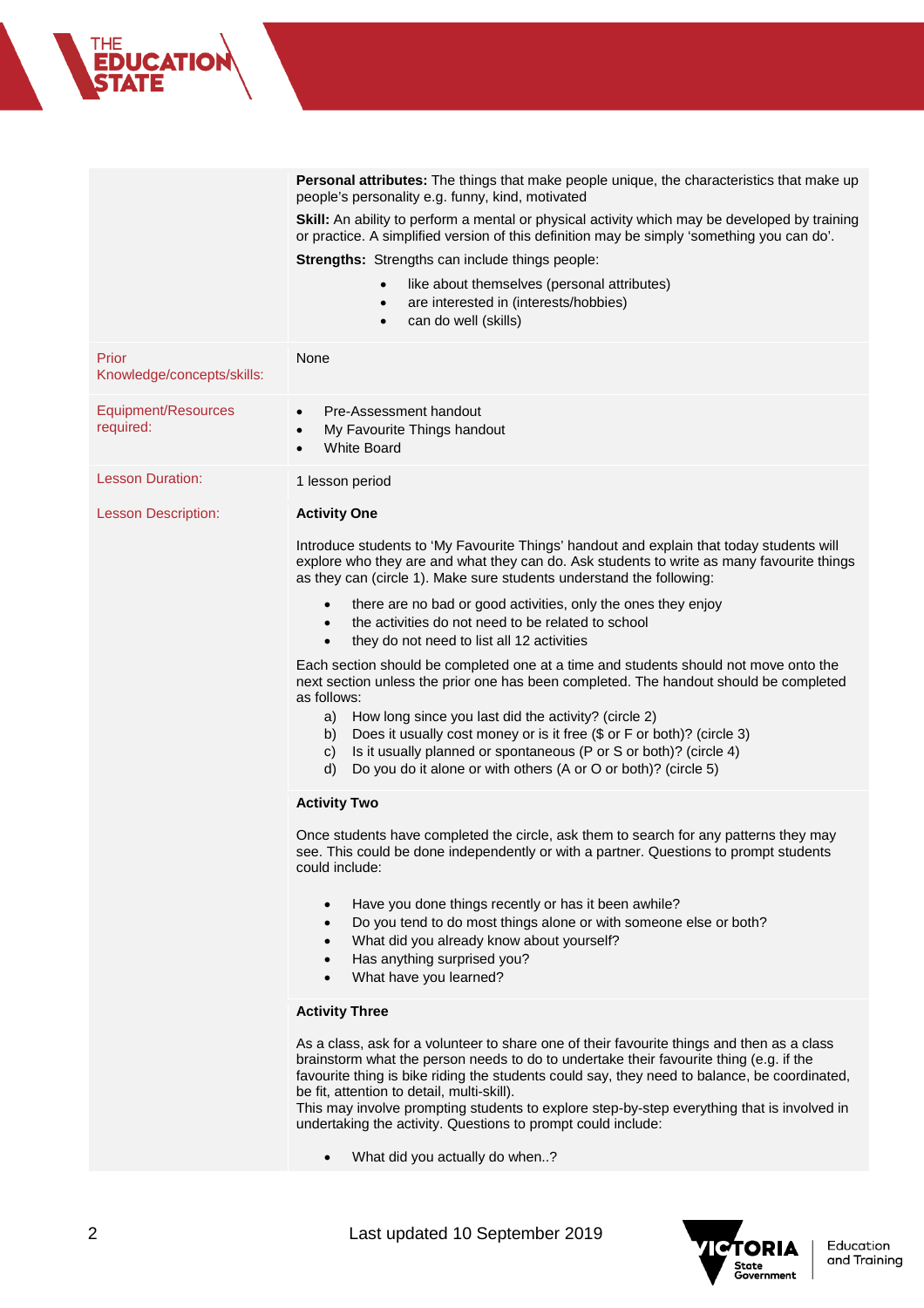|                             | You said you did (action), how exactly did you do it?<br>If I were to do this, what would I have to do? What does a person have to do to<br>$\bullet$<br>accomplish what you did?                                                                                                                 |
|-----------------------------|---------------------------------------------------------------------------------------------------------------------------------------------------------------------------------------------------------------------------------------------------------------------------------------------------|
|                             | <b>Activity Four</b>                                                                                                                                                                                                                                                                              |
|                             | Ask students to choose a favourite thing and independently break down everything they do<br>when they complete one of their favourite things.                                                                                                                                                     |
|                             | <b>Activity Five</b>                                                                                                                                                                                                                                                                              |
|                             | As a class students share their favourite things and what they discovered. The purpose of<br>this discussion is to support students to identify that the things they do when they complete<br>their favourite things are skills and these skills can be used to for a variety of activities.      |
| Differentiation:            | <b>Support</b><br>• Favourite things are not necessarily things that students are good at but that they like to<br>do. Provide students with examples of some favourite things (for example - football,<br>video games, movies, skate boarding, cooking, friends, etc.).                          |
|                             | • Ask students what they do after school. Do they play with their friends? Do they do<br>organised activities such as sport or music? Do they have chores to do? This will help<br>them think about what their favourite things are.                                                              |
|                             | • Use HIITs number 7 Questioning to support students. This could include asking<br>questions such as what did you do and how did you do it to prompt students to discuss<br>the steps involved and use action verbs.                                                                              |
|                             | <b>Extension</b><br>• Students can list the different skills that are required in two or three of their Favourite<br>Things and explain why the skill is important for that activity.                                                                                                             |
|                             | • Students could identify their strengths from their favourite things and explain why they<br>believe it is a strength. Students could work with peers for feedback on their strengths<br>and areas for improvement.                                                                              |
| <b>Teacher Notes:</b>       | Language is very important in supporting students. Introducing the terms skills and<br>strengths too early can alienate or disengage students, particularly vulnerable students as<br>they may believe they do not have skills or strengths.                                                      |
| Parent/Carer Participation: | Encourage students to take their Favourite Things handout home and discuss with their<br>parents.                                                                                                                                                                                                 |
| References/Resources/Links: | The 'My Favourite Things' activity has been adapted and used with permission from "Hope<br>Filled Engagement - new possibilities in life/career counselling" Gray Poehnell, Norman E.<br>Amundson (2011)<br>Career Education Association of Victoria – Year 8 Career Planning: Exploring Careers, |
|                             | 2012                                                                                                                                                                                                                                                                                              |



THE<br>**EDUCATION**<br>STATE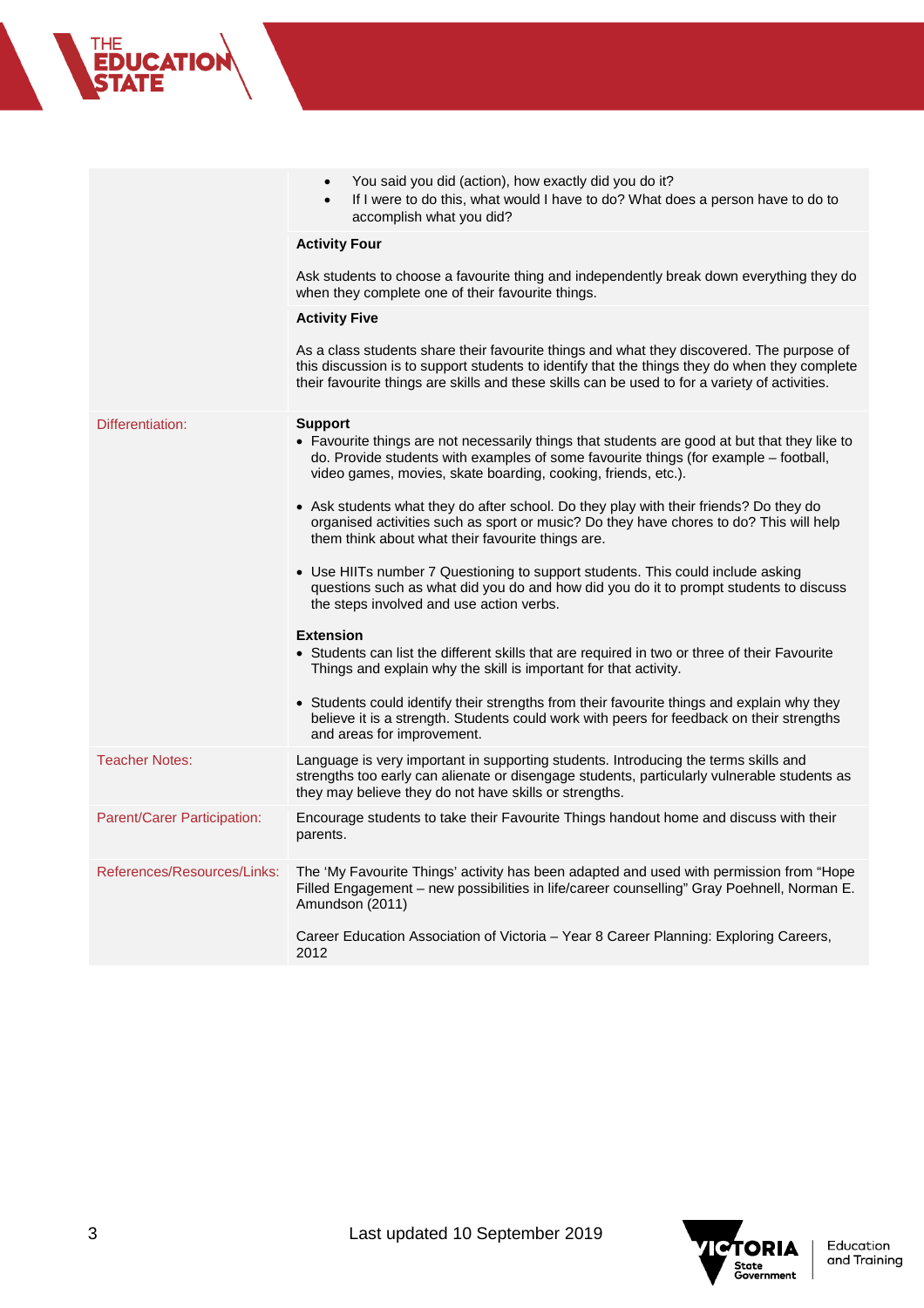| <b>Alternative Lesson 1</b>                      | <b>Bingo</b>                                                                                                                                                                                                                                                                  |
|--------------------------------------------------|-------------------------------------------------------------------------------------------------------------------------------------------------------------------------------------------------------------------------------------------------------------------------------|
| Learning Intention:                              | Students identify their own personal attributes and discover similarities and differences with<br>their peers.                                                                                                                                                                |
| Victorian Teaching and<br><b>Learning Model:</b> | <b>Practice Principles</b><br>High expectations for every student promote intellectual engagement and self-<br>awareness<br><b>Pedagogical Model:</b><br>Engage<br>Explore<br>$\bullet$<br>Evaluate<br>$\bullet$<br><b>HITS</b><br><b>Collaborative Learning</b><br>$\bullet$ |
|                                                  | Questioning<br>$\bullet$                                                                                                                                                                                                                                                      |
| Mapping to the Victorian<br>Curriculum F-10:     | Personal and Social Capability - Levels 7 and 8<br>➤                                                                                                                                                                                                                          |
|                                                  | <b>Strand: Self-Awareness and Management</b>                                                                                                                                                                                                                                  |
|                                                  | Sub-strand: Development of resilience<br>Assess personal strengths using feedback from peers, teachers and others and prioritise<br>areas for improvement.<br>Health and Physical Education - Levels 7 & 8<br>➤                                                               |
|                                                  | <b>Strand: Personal, Social and Community Health</b>                                                                                                                                                                                                                          |
|                                                  | Sub-strand: Being healthy, safe and active<br>Evaluate strategies to manage personal, physical and social changes that occur as they<br>grow older.                                                                                                                           |
| Assessment:                                      | <b>Pre-Assessment</b>                                                                                                                                                                                                                                                         |
|                                                  | At the beginning of the lesson students complete the Pre-Assessment handout designed to<br>explore their pre unit understanding of key terms and knowledge.                                                                                                                   |
|                                                  | (Note, a similar handout assessment will be used at the end of lesson four of the unit to<br>assess students understanding post unit in conjunction with a self-reflection on their<br>learning).                                                                             |
|                                                  | Formative assessment - Determine the students' ability to identify their interests, skills<br>and strengths.                                                                                                                                                                  |
| Terminology for the lesson:                      | Interests: Things people like or things people enjoy                                                                                                                                                                                                                          |
|                                                  | Personal attributes: The things that make people unique, the characteristics that make up<br>people's personality e.g. funny, kind, motivated                                                                                                                                 |
|                                                  | Skill: A skill is a task or action that someone can do.                                                                                                                                                                                                                       |
|                                                  | Strengths: Strengths can include things people:                                                                                                                                                                                                                               |
|                                                  | like about themselves (personal attributes)<br>$\bullet$<br>are interested in (interests/hobbies)<br>$\bullet$<br>can do well (skills)<br>$\bullet$                                                                                                                           |
| Prior<br>Knowledge/concepts/skills:              | None                                                                                                                                                                                                                                                                          |



THE<br>**EDUCATION**<br>**STATE**